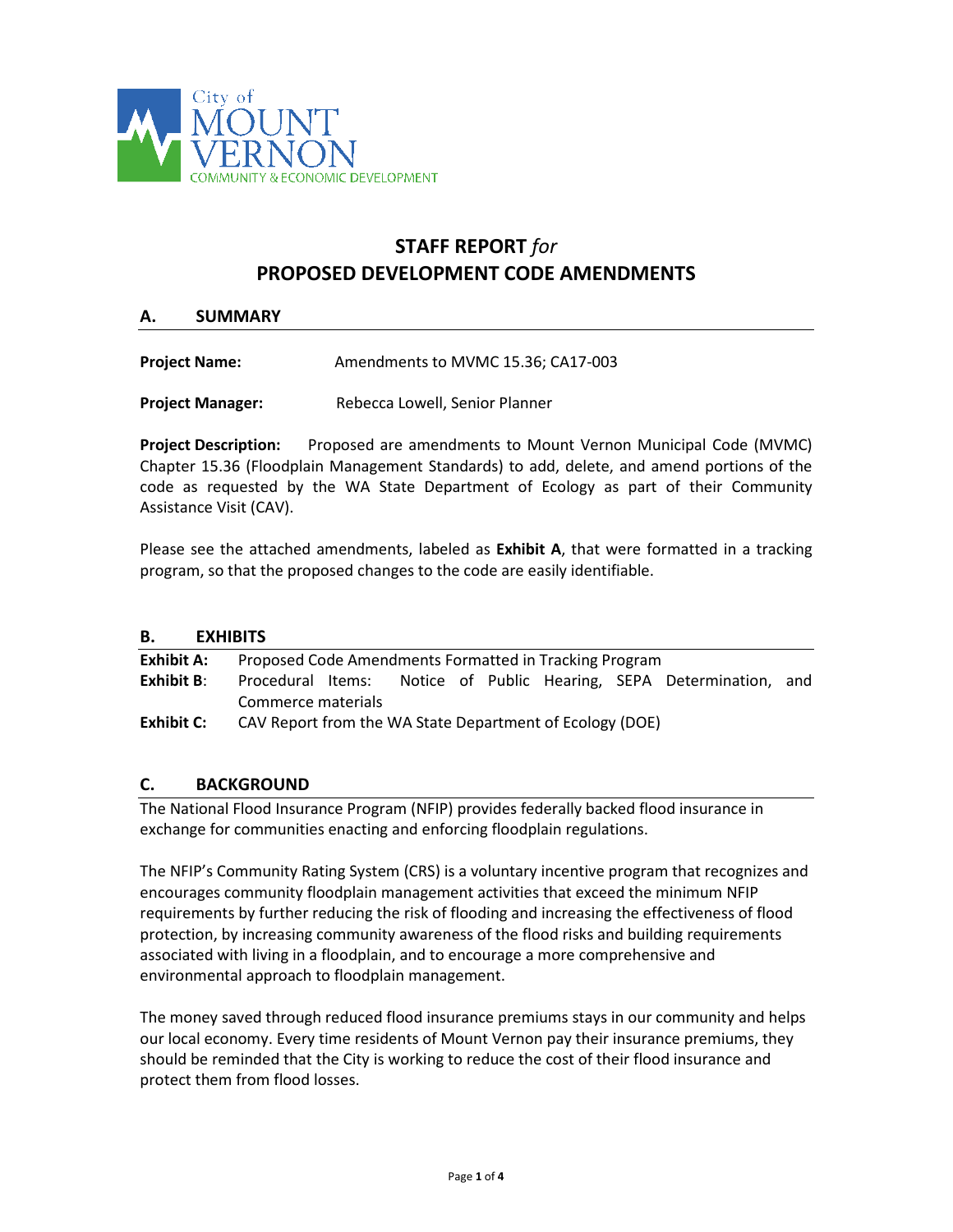City staff met with DOE on November 9, 2016 to discuss/review the City's participation in the NFIP in a meeting that is called a Community Assistance Visit (CAV).

The result of this meeting was the issuance of a CAV Report by DOE (this report is included herewith labeled as **Exhibit C**). The CAV Report, among other things, outlines changes in the City's development regulations with regard to floodplain management. The subject code amendments are a direct result of the requests by DOE as documented in the City's CAV Report.

# **D. PROCEDURAL ITEMS**

- A SEPA threshold Determination of Non-Significance on a non-project action was issued on February 9, 2017; and published on February 13, 2017. The SEPA comment period ends on February 23, 2017 and the SEPA appeal deadline is March 6, 2017. Staff will not take the subject code amendments before City Council for their final approval until the SEPA appeal deadline as lapsed.
- Public Hearing Notices were published for both the Planning Commission and City Council hearings on February 13, 2017.
- The State Office of Commerce was notified of the proposed amendments on January 29, 2017, an acknowledgement letter was received from Commerce dated January 31, 2017, and Commerce granted the City expedited review on February 10, 2017 (their identification number for this amendment is: 23338).

# **E. RECOMMENDATION**

Staff recommends that the Planning Commission make a recommendation to the City Council to approve the code amendments attached as **Exhibit A**, Mount Vernon Municipal Code (MVMC) Chapter 15.36 (Floodplain Management Standards).

## **Proposed motion for the Mount Vernon Planning Commission:**

The Planning Commission has reviewed the proposed "Findings of Fact and Conclusions of Law" and the recommendations of staff and hereby recommends to the City Council that the amendments to the Mount Vernon Municipal Code, attached as **Exhibit A** be adopted and codified.

# **CITY OF MOUNT VERNON PLANNING COMMISSION & CITY COUNCIL PROPOSED AMENDMENTS TO**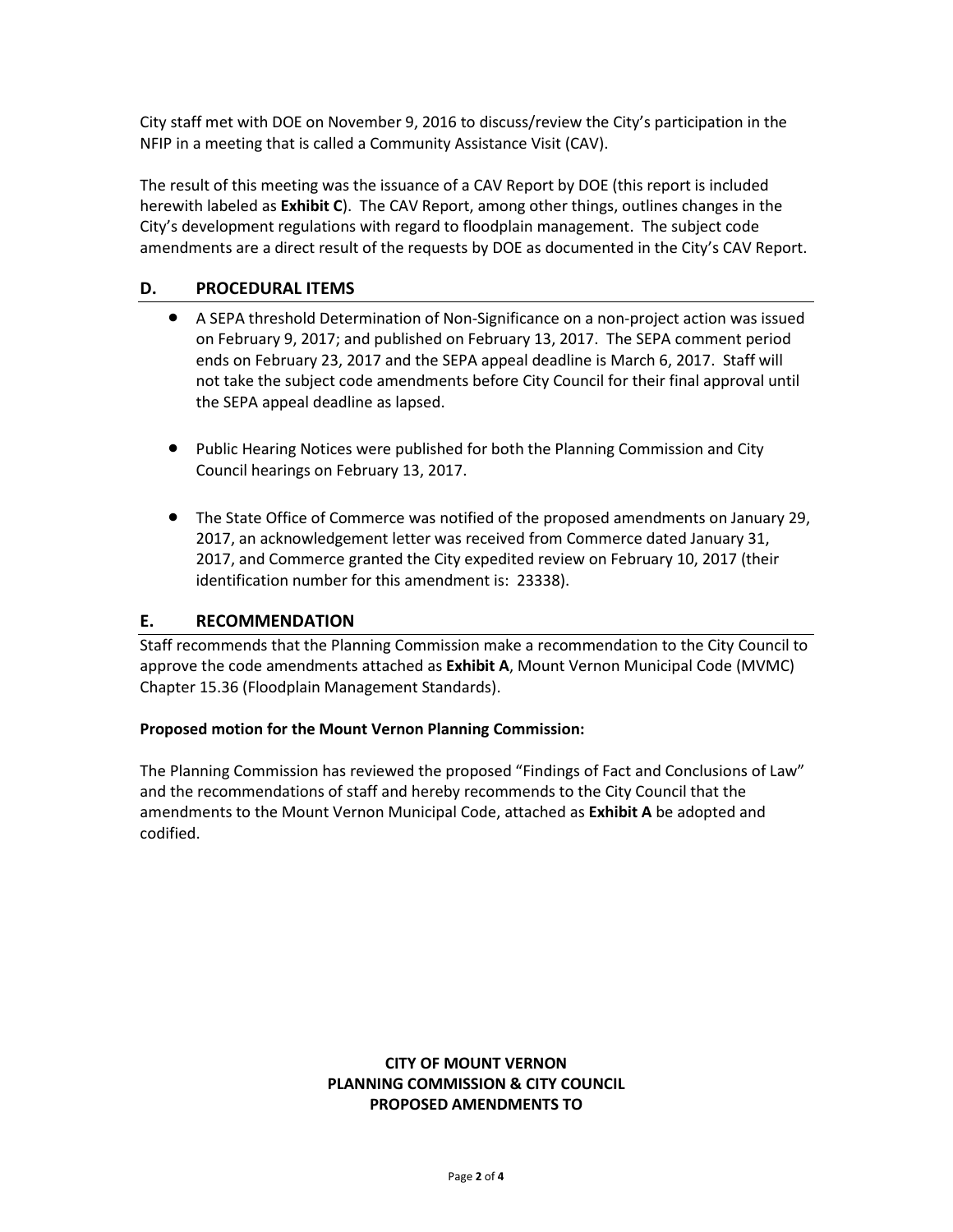## **THE MOUNT VERNON MUNICIPAL CODE**

#### **FINDINGS OF FACT, CONCLUSIONS OF LAW and RECOMMENDATION**

On February 21, 2017 the City of Mount Vernon Planning Commission held a public hearing to consider amendments to the Municipal Code; and on March 8, 2017 the City Council held a public hearing to consider the same amendments to the Municipal Code.

All persons present at the hearings wishing to speak were heard and all written comments were considered, along with the written staff report submitted by Rebecca Lowell. Based on the testimony and other evidence, the Planning Commission and City Council hereby adopt the following:

#### **A. FINDINGS OF FACT**

- 1. The hearings of February 21, 2017 and March 8, 2017 were both preceded with appropriate notice, published on February 13, 2017
- 2. Notice of adoption of the proposed amendments has been duly transmitted in compliance with RCW 36.70A.106 (1).
- 3. A SEPA Threshold Determination of Non-significance, non-project action, was issued on February 9, 2017, and published on February 13, 2017. The SEPA appeal period lapsed on March 8, 2017 with no appeals filed (if an appeal is filed this item would be amended to reflect this fact).

Based on the foregoing Findings of Fact, the Planning Commission and City Council hereby makes the following:

#### **B. CONCLUSIONS OF LAW**

- 1. The proposed amendments ensure that the City's development regulations are internally consistent.
- 2. The proposed amendments to MVMC Chapter 15.36 ensure that the City remains consistent and compliant with NFIP rules and expectations.
- 3. The requirements for public participation in the development of this amendment as required by the State Growth Management Act (GMA) and by the provisions of City of Mount Vernon Resolution No. 491 have all been met.
- 4. The proposed amendment is found to be in compliance with the State Growth Management Act.
- 5. The City utilized the State Attorney General Advisory Memorandum: Avoiding Unconstitutional Takings of Private Property for evaluating constitutional issues, in conjunction with and to inform its review of the Ordinance. The City has utilized the process, a process protected under Attorney-Client privilege pursuant to law including